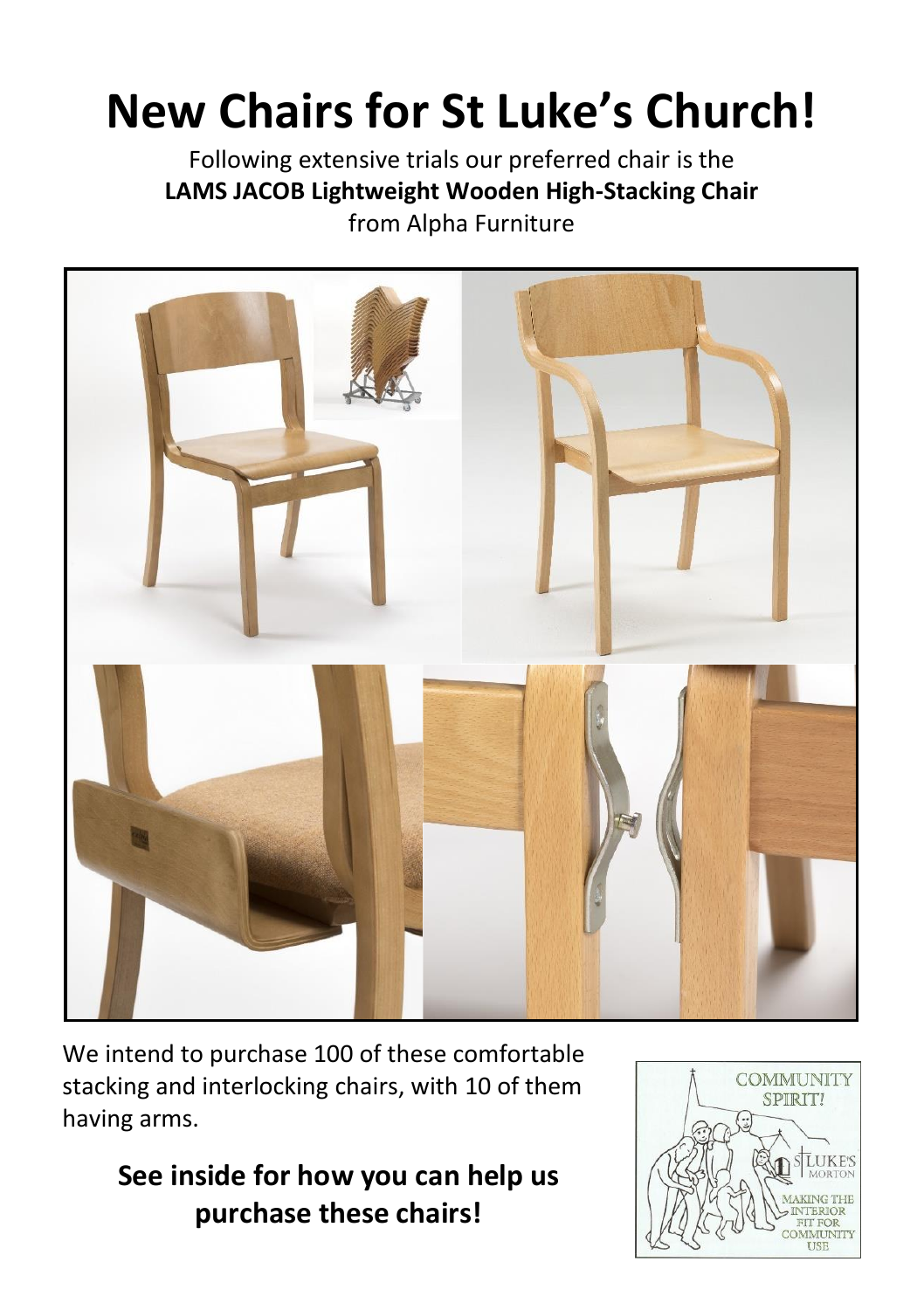### **100 chairs, with stacking dolleys, will cost us £16,506**

### **How are we going to raise this amount of money?**

#### **We plan to raise £10,000 locally by inviting people to purchase one or more chairs for the church for £100 each chair. The rest of the money will come from grants and other fundraising.**

Anyone can buy one or more chairs for St Luke's Church.

One good suggestion is to donate a chair in memory of a loved one. The chair can then have a discreet inscription attached to the book box on the back, like the one in this illustration taken from a cathedral in our diocese. The plaque measures approx. 3 x 1 inches.



But it is not necessary to have someone to donate the chair in memory of. You can donate one or more chairs just to support present and future generations who want to enjoy sitting comfortably in St Luke's Church!

If you would like more information about St Luke's Church or about the Community Spirit project, please email [stlukesmorton@gmail.com](mailto:stlukesmorton@gmail.com) or ring Rev'd Tony Walker (01535 665084).

Or look at our websit[e www.stlukesmorton.org.uk](http://www.stlukesmorton.org.uk/) Or find us on facebook.com/St-Lukes-East-Morton



**Case Study**: Holy Trinity Church in High Hurstwood have recently taken delivery of 125 lightweight wooden chairs. The high-stacking Jacob chair was selected following extensive testing of several designs. The competitive price and the built-in book storage were just two of the attractions of this ever popular design. The armchair version also features full-length arms, and is still able to stack. The Jacob chair also met the main criteria, of a lightweight, stackable, unupholstered chair that is economical on storage. In testing, the chair was deemed to be comfortable, as well as appropriate for the church interior, replacing the main body of pews while complementing the rest of the pews that remain in situ. The dolleys that store the chairs will also stack together when empty. This avoids the eyesore of scattering dolleys around the edge of the room while the chairs are set out.

The end result means that Holy Trinity have achieved chairs that are approved by the Diocesan Advisory Committee, look appropriate, feature the right options, yet are easily stacked and moved.